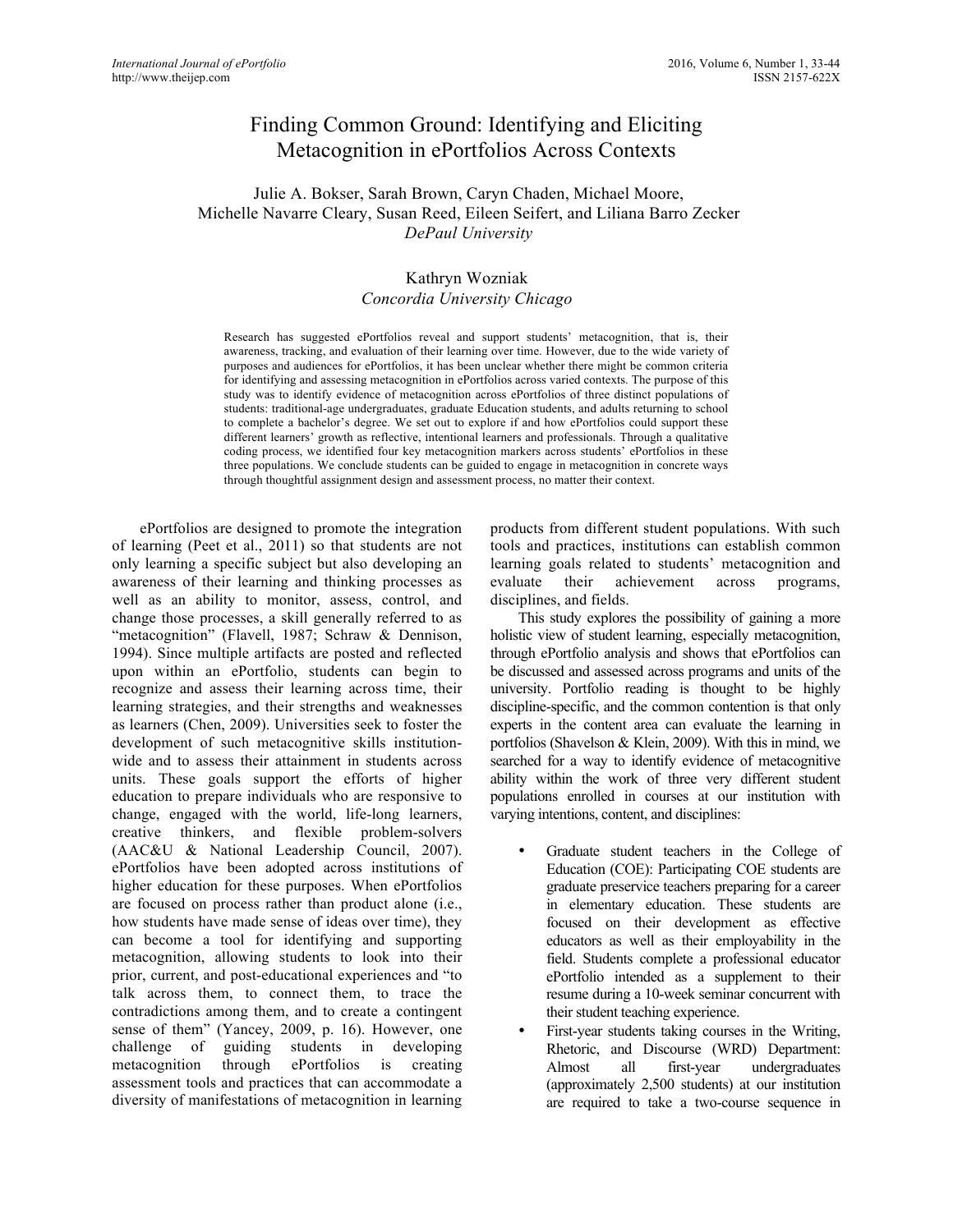First-Year Writing (FYW). The program aims to prepare students for reading and writing in college and beyond. In FYW courses, students learn about rhetorical concepts and strategies. In the second course of the sequence, students also learn how to research with a critical lens and how to recognize and write arguments. Both courses require a reflective final portfolio that is central to program pedagogy. Instructors explain to students that portfolios allow them to develop writing over time, to consider process as well as product, and to become reflective practitioners.

Returning undergraduate students in the School for New Learning (SNL): Undergraduates at the School for New Learning (SNL) are "posttraditional learners" (Soares, 2013, p. 5-7). They are 24 or older, usually attend school part-time, work full-time, and have multiple responsibilities. In returning to college, these students bring a wealth of professional and personal learning experiences, which they are encouraged to connect to academic learning experiences in order to promote a synthesis of learning and to increase their confidence. They begin developing an ePortfolio in their introductory Foundations course to integrate learning from past experiences and to develop metacognition relative to their learning processes.

Our research team consists of faculty from these three units within DePaul University, as well as our Associate Provost. The team analyzed ePortfolios for evidence of metacognition across their respective student populations: graduate student teachers, first-year traditional-aged undergraduates, and adults returning for their bachelor's degree. In searching for common ground for identifying and assessing metacognition in ePortfolios, we found four patterns of metacognitive markers that exist across ePortfolios from different programs and student populations: references to learning over time, to processes of learning, to strengths and weaknesses, and to affect or values. These markers appear in an ePortfolio when the student focuses on his or her experience as a learner rather than solely on course content. Having identified these markers inductively, we now use them deliberately in teaching students to reflect upon their learning, in assignment design, and in assessing reflective components of portfolios.

# **Literature Review**

This literature review covers two key aspects of our study: (1) metacognition and its role in student success and achievement, and (2) the role of the ePortfolio and related assignments to reveal and/or support students' metacognition.

Metacognition is an individual's awareness of and thoughts about his/her own thinking and learning processes; it is also an ability to monitor, track, evaluate, and change those thinking and learning processes (Flavell, 1987; Schraw & Dennison, 1994). An example of a learner engaging in metacognition is when she says to herself, "I tend to do X better when I do A and B first," or "In order to be more successful at presenting my research than I was last time, I should get a review from a peer and practice the presentation aloud in front of a mirror a few times beforehand." Research has shown that metacognitive ability like this leads to stronger learning transfer, deeper learning, academic improvement, and personal success (Akyol & Garrison, 2011; Bransford, Brown, & Cocking, 2000; Dede, 2010). In higher education, there is a positive correlation between metacognitive awareness and endof-course grades, as well as GPA (Young & Fry, 2012). Additionally, research on the relationship of performance, self-efficacy, and metacognition has shown that undergraduate students with mastery goals (i.e., goals to master a particular subject), rather than simply performance goals (i.e., goals to simply perform well on a test), will have a higher GPA; the students with these mastery goals also tend to have higher metacognitive awareness (Coutinho, 2007).

Furthermore, metacognition changes and can be learned over time (Kuhn & Dean, 2004; Lewis et al., 2014; Paris & Paris, 2001). In an effort to better support learners' cognitive and metacognitive development, pedagogical tools and processes that facilitate development of, critical reflection upon, and representations of learning have evolved rapidly in the last two decades in terms of their scope and reach. One pedagogical practice that researchers claim facilitates metacognition and critical reflection is a student's development of an educational portfolio or learning portfolio. Helen Barrett (2007) noted that

An educational portfolio contains work that a learner has collected, reflected upon, selected, and presented to show growth and change over time, work that represents an individual's or an organization's human capital. A critical component of an education portfolio is the learner's reflection on the individual pieces of work (often called artifacts) as well as an overall reflection on the story that the portfolio tells about the learner. (p. 436)

Researchers have asserted that ePortfolio development in higher education is valuable for metacognitive development because it helps learners track and reflect on their learning over time (Barrett, 2007; Blackburn & Hakel, 2006). It allows students to analyze and synthesize their experiences across the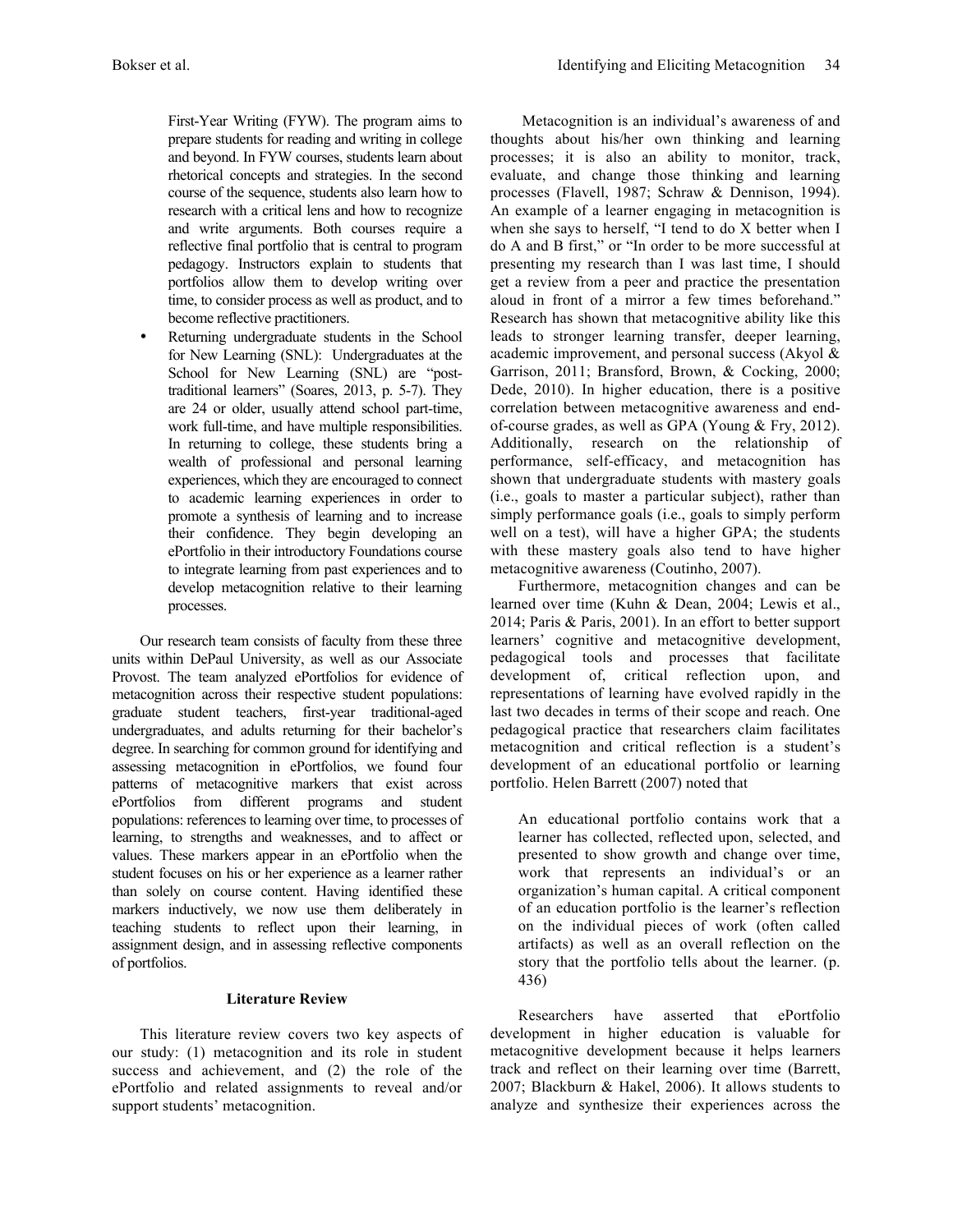curriculum while connecting them with learning experiences outside of the classroom and sharing them with instructors, other students, and outside organizations (Cambridge, 2008). Studies have shown evidence of metacognition in ePortfolios by focusing on analysis of text-based reflective artifacts within the ePortfolio and post-ePortfolio-development self-reports (Dalal, Hakel, Sliter, & Kirkendall, 2012; Meyer, Abrami, Wade, Aslan, & Deault, 2010). The new media aspects of ePortfolios have been examined as well for evidence of metacognition suggesting that photos, videos, and hyperlinks can reveal learners' understanding of learning processes, their role as learners in broader contexts, and their participation in learning communities (Wozniak & Zagal, 2013).

Many assignments that prompt metacognition are not deliberately designed with metacognition in mind, nor do they make this goal explicit to the student, so they are not as effective as they might be. Recent research on ePortfolios clearly shows that many educators and educational researchers want students to reflect upon their learning and make connections about their learning over time, but there is not a clear set of criteria by which this metacognitive action is ultimately assessed. For example, Luther and Barnes (2015) stated that one purpose of the ePortfolio for their students is to "reflect upon developmental growth and skill application" (p. 27). It is clear here that the researchers aim to encourage students to demonstrate their metacognitive abilities in their ePortfolios; evidence of this is referred to as "reflective statements" in their assessment rubric (Luther & Barnes, 2015, p. 33). Later, they stated that educators should "teach and model the use of a feedback and reflection cycle" (Luther & Barnes, 2015, p. 35), but there is no further elaboration upon or definition of reflective statements. Less clear is whether students know from this rubric why reflective statements are important for their learning or how they might be written well according to a faculty member's expectations. Our review underscores the need to identify and collect best practices for teaching and modeling a reflection cycle in the context of ePortfolio development, as the authors suggested.

Overall, existing research shows that metacognition is key for  $21<sup>st</sup>$  century learners to succeed in academic and professional contexts and reveals the need for metacognitive support in higher education. It also suggests that learning ePortfolios can be used not only as a means of finding evidence of students' metacognition but also as a means of supporting metacognitive development in higher education. Our goal was to determine what, exactly, metacognition looks like in learners' ePortfolios and whether we could find common ground across the various learners and learning situations in higher

education today. We believe that our findings can help educators design assignments that facilitate metacognitive development and provide a way for students to demonstrate evidence of it in their ePortfolios. Moreover, by providing a common vocabulary, our findings can help educators to structure assessment across units and programs.

## **Methods**

Taking a qualitative research approach, our study involved an analysis of student ePortfolios using descriptive coding (Saldaña, 2012) with an intentional focus on discovering any evidence of metacognition in the ePortfolios from the three populations. We then conducted a post-hoc analysis of each unit's ePortfolio assignment design to discover any relationships or patterns between these and the coding results.

## **Research Question**

Early in 2012, as part of our participation in Cohort VII of the International Coalition of ePortfolio Research, our team came together to design a study of students' metacognition across three units of the university. We formulated the following research question: How do students demonstrate metacognition in their ePortfolios? In other words, we sought to understand in what ways students demonstrate awareness of their learning process in their ePortfolios. In formulating this research question, we defined metacognition according to the education and learning literature: the knowledge of information or action that has been learned in the past and, through the learner's monitoring, is applied strategically or is considered for application in future scenarios (Flavell, 1987; Schraw & Dennison, 1994). We were not looking for demonstrations of learning (i.e., submitted assignments or products that meet different curricular standards or goals) but rather for evidence that students were aware of their learning.

## **Participants and Context**

Our participants are from three programs at DePaul University that were each early adopters of ePortfolios, and that represent very different student populations: traditional-age undergraduates taking First-Year Writing, graduate students in their final seminar in the College of Education (Elementary Education program), and adults returning to school to complete a bachelor's degree in the School for New Learning (SNL). Our nine-person research team includes faculty and staff from these three programs and Academic Affairs: a pedagogy and technology specialist who teaches writing, the (tenured faculty) director and (staff)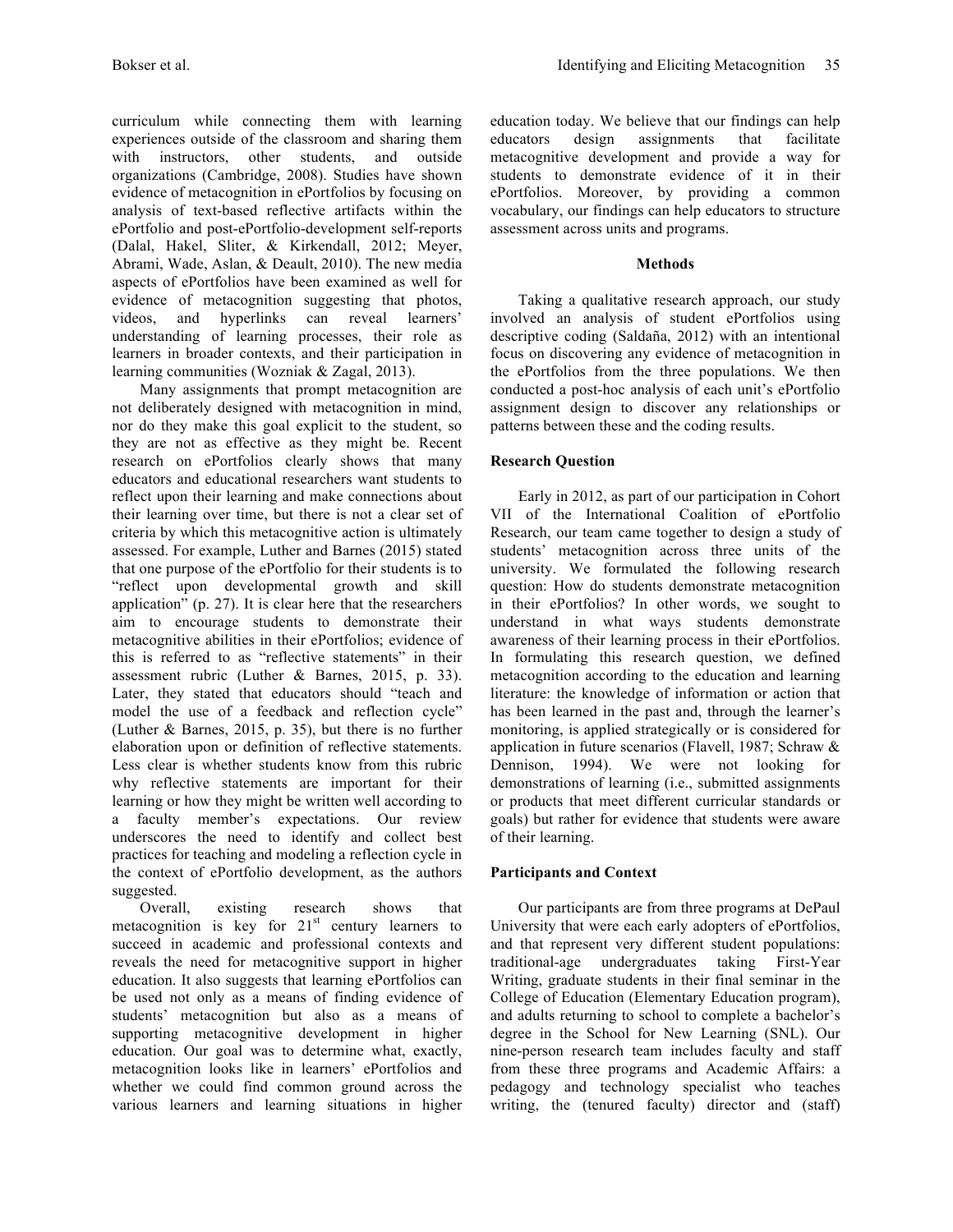associate director of First-Year Writing, a faculty member and an associate dean in SNL who also teaches, a tenured faculty member in Education, two instructors from the different programs, and an associate provost. The members of the research team served as the ePortfolio coders and analyzed the data.

Our sample came from courses that were taught before our research project began, so instructors designed and implemented assignments around their own and their departments' goals, rather than the goals of this study. In all three courses, the instructors directed learners to include artifacts and assignments they created in the course and reflections on their learning (influenced by research from Peet et al., 2011), but also welcomed other artifacts and elements and encouraged them to explore all the features of the platform. Students built their ePortfolios in Digication, which includes a flexible web page editor and offers features of a social learning network such as sharing, tagging, a directory of other individuals' portfolios from within the university, and privacy settings.

# **ePortfolio Collection and Analysis**

Members of our research team contacted students from the three units (SNL, COE, WRD) who had completed ePortfolios as part of their regular coursework in a required course in the respective program and asked them to share their ePortfolios for analysis in this study. From the pool of 60 students who gave their permission, we randomly selected 10 student ePortfolios from each population for analysis. We chose coding as our method of portfolio analysis because it offers an opportunity to analyze static documentation to find concrete evidence of learning, cognitive skills, and metacognition (Akyol & Garrison, 2011; Newman, Webb, & Cochrane, 1995; Saldaña, 2012). Initially, we attempted to use a common rubric adapted from Alverno College's rubric, Developmental Perspectives on Reflective Learning (Rickards & Guilbault, 2009), to evaluate the SNL, WRD and COE ePortfolios. However, after piloting the use of the rubric on a small group of ePortfolios, the research team discovered that too many changes had to be introduced to the rubric to accommodate the traits of each group of ePortfolios. The rubric did not feel common; it was not useful to describe evidence of learning awareness in the different ePortfolios across units. Yet, as a team, we observed evidence of metacognitive processes, or reflection, in the ePortfolios crafted by all three student populations.

Therefore, we decided to develop a codebook with which we could code students' demonstration of awareness of their learning in the 30 ePortfolios selected for the study. Each researcher used descriptive coding (Saldaña, 2012) to identify text or new media in each page of the ePortfolios and describe, through an inductive process, what we saw in the ePortfolios from these three units with regard to students' awareness of their learning. Since ePortfolios offer affordances with new media, we not only looked at text in the ePortfolios, but also analyzed images, embedded documents, forms, videos, audio clips, and links. For example, if a student included an image of a winding pathway on a page of her ePortfolio to support her discussion of the difficulties she encountered while completing a project, a researcher may have coded this image as a form of metacognitive awareness.

In the first round of coding, each researcher analyzed three ePortfolios from each program for a total of nine portfolios. The research team then met in person to share their descriptive codes with each other and identify patterns that would suggest common manifestations of students' awareness of learning in the ePortfolio sub-sample (Saldaña, 2012). After identifying common patterns and themes, we developed a codebook of nine codes: past/present/future; process; strengths/weaknesses; strategies; learning outcomes; broader issues; social; artifact integration; emotional response. We then attempted to re-code the nine portfolios with these nine codes, using one ePortfolio web page as our unit of analysis and looking for evidence of any of the codes on each page of an ePortfolio. Portfolios could have more than one code per page, and, if a code was present, the coder noted at least one example of text, image, video, etc. that demonstrated that code on that page. We subsequently reduced the codebook to four codes to narrow our focus and reduce overlap. We refer to these four codes as "markers" of metacognition:

- 1. Awareness of transfer of learning over time. This occurs when students connect or transfer a prior learning experience to a present or future one: "I used to think/do X, but then I experienced Y, and I now think/do Z." It may also include plans for the future: "Now that I understand P, I plan to apply that knowledge to Q in the future."
- 2. Awareness of processes and strategies for learning. These discussions address *how* the learning came about. They may describe what activities students engaged in that resulted in learning, what procedures they may have followed, and/or who helped them or inspired them in the learning.
- 3. Awareness of strengths and weaknesses in learning. In these discussions, students may identify the skills they bring to an experience and/or the weaknesses they want to address. They may also describe the skills gained as a result of their learning and point to areas that still need to be addressed.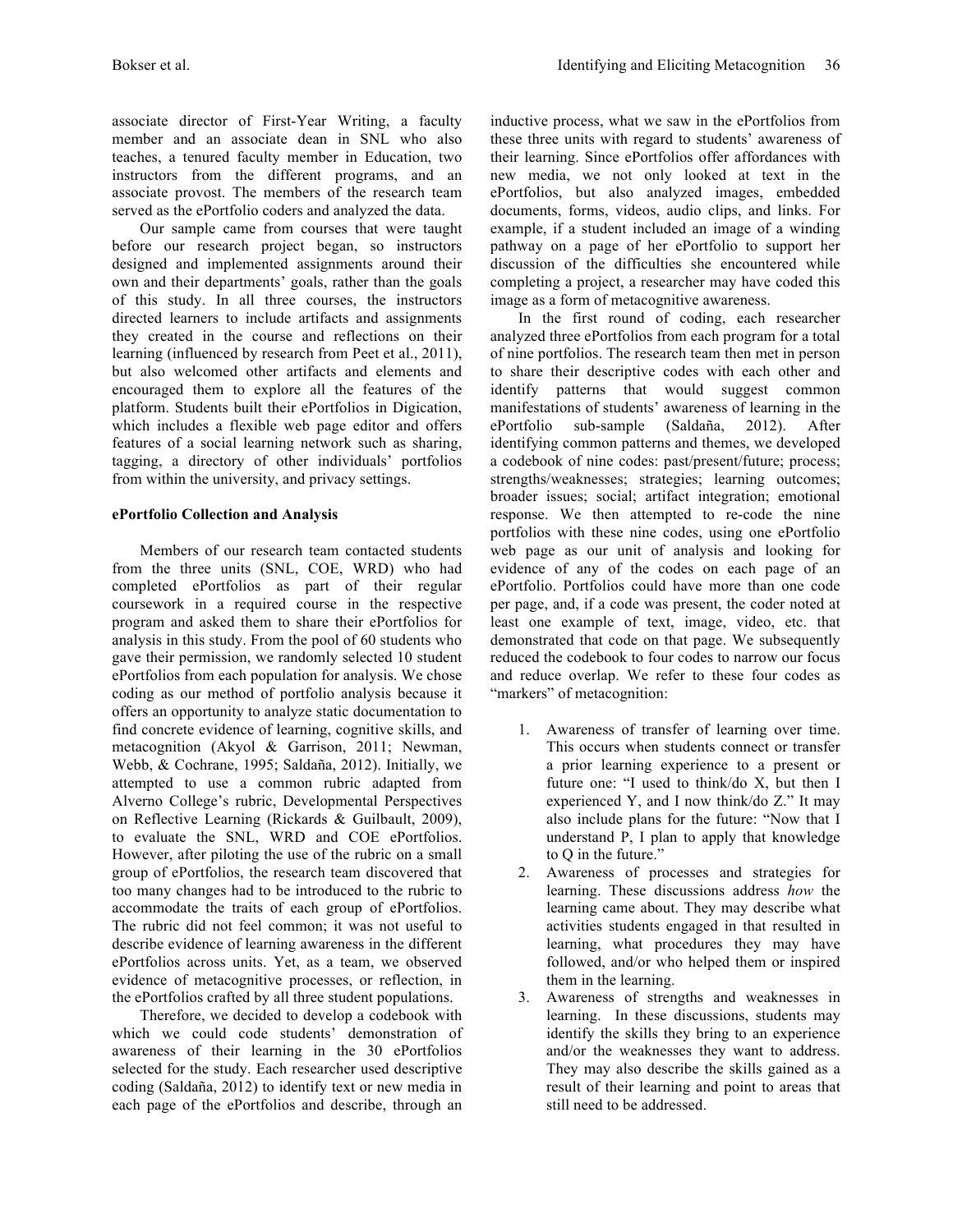4. Awareness of affect and values while learning. Here students include their emotional response to a learning experience ("I loved . . ." "I hated . . ."). They may also relate some aspect of their learning to their values ("This experience was important to me because . . ." or "This experience confirmed/refuted my belief that . . .").

We also included a suffix code to append to any of the above four codes to note when students used digital new media (image, video, audio, hyperlink) to demonstrate their awareness of learning. We refer to this code as *Marker E*. While all these markers appeared in the ePortfolios of students in all three of our populations, they appeared in different combinations and proportions for each group, shaped by the assignment and context for creating the ePortfolio.

Before coding all the portfolios for the presence of the four markers, we met as a team to collectively code one portfolio from each program using the final codebook. After reaching agreement about the markers present in those three portfolios and establishing inter-rater reliability, each remaining portfolio was then coded by two raters: one who was from the program from which the portfolio was developed and one rater who was not. The partners met individually to resolve any disagreement about their codes and submitted their final codes per ePortfolio page to a shared spreadsheet. After an initial assessment of the results by individual team members, the team reconvened to collectively synthesize and discuss the findings. As a result of that discussion, each unit recognized and analyzed the role of their ePortfolio assignment design in students' development of their ePortfolios.

## **Results**

We found the four markers of metacognition in ePortfolios from all three units of the university. Table 1 shows the percentage of total number of markers for each population in order to account for differences in coding frequency, since the total number of markers in each set varies. A primary finding of our study was the realization of the commonality of student reflection across these three very different student populations. One overarching pattern here is that Marker 2 (awareness of processes and strategies) was the most frequently appearing marker of metacognition found in the ePortfolios overall. To provide the necessary context to explain these findings, results are discussed according to each unit.

## **The Adult Undergraduate: School for New Learning**

SNL undergraduates are post-traditional learners (Soares, 2013) who have multiple responsibilities and roles. They are encouraged to connect their professional

and personal learning experiences to academic learning experiences in order to promote a synthesis of learning and to increase their confidence. Reflecting on these students' ePortfolios, we conclude that the design of our assignment probably affected students' development and/or demonstration of their metacognitive skills.

Foundations of Adult Learning is a required introductory course designed for reflection on prior learning and planning of future learning goals. Influenced by the work of Peet et al. (2011), we added the ePortfolio to this course to promote the integration of past experiences and the development of metacognition relative to students' learning processes. We designed this course based upon research indicating that adult learners are most likely to persist when they see a direct connection between their goals and their learning, are most likely to learn when they can connect new to prior learning, and are more likely to graduate if they have the opportunity for prior learning assessment (PLA), which involves the documentation of knowledge and ability for credit (e.g., Brookfield, 2013; Knowles, Holton, & Swanson, 2012; Kolb, 2015). In their Foundations portfolios, students articulated their goals, reflected upon and connected their learning, identified opportunities for PLA, and planned their program of study. The primary goal of the Foundations portfolio assignment was to scaffold learner agency and efficacy. As a result, it deliberately prompted metacognition. Students were told in the assignment that the portfolio will help them "further develop the metacognitive skills that enhance lifelong learning."

The analysis of our students' 158 portfolio pages generated 311 instances of the metacognitive markers described earlier. Each SNL student's portfolio had at least one instance of each of the four metacognitive markers, demonstrating our students' varied awareness of their learning.

Of all markers tallied for SNL portfolios, the highest frequency was for awareness of processes and strategies for learning (Marker 2) at 32%. For example, one student articulated an awareness of how networking within her community will enhance her knowledge and effectiveness professionally and civically: "My networking in the autism community will give me a better understanding of the funding and in general how to communicate with key universities and corporations in order to show them who individuals with autism really are." Another student reflected upon learning processes as a caretaker for her mother: "I have learned to listen better to my [chronically ill] mom when she's not feeling well in an effort to learn what might be wrong. By doing so, I have found that she gives me more real information."

Across all populations, SNL portfolios had the highest evidence of awareness of affect and values in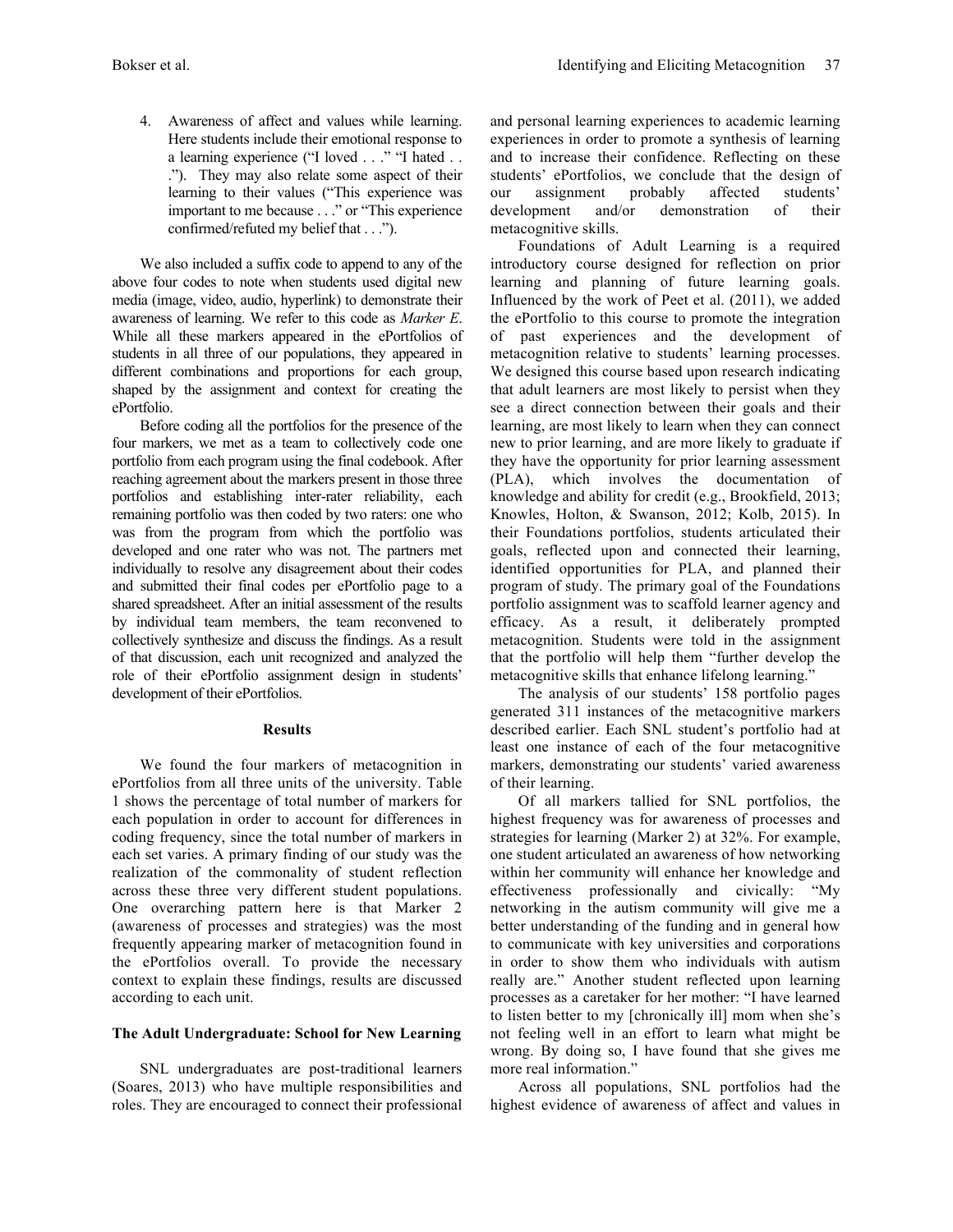|               | Frequency of Metacognitive Markers Across Portfolios |                      |                               |                      |                                |  |  |  |  |  |  |
|---------------|------------------------------------------------------|----------------------|-------------------------------|----------------------|--------------------------------|--|--|--|--|--|--|
|               |                                                      | <b>WRD</b>           | <b>COE</b>                    |                      | All                            |  |  |  |  |  |  |
|               |                                                      | $n = 10$ ePortfolios | $n = 10$ ePortfolios          | $n = 10$ ePortfolios | $n = 30$ ePortfolios           |  |  |  |  |  |  |
|               | Marker                                               | (195 total markers)  | (292 total markers)           | (311 total markers)  | (798 total markers)            |  |  |  |  |  |  |
|               | Awareness of<br>learning over<br>time                | 22%<br>42 markers    | 23%<br>67 markers             | 20%<br>62 markers    | 21%<br>171 markers             |  |  |  |  |  |  |
| $\mathcal{L}$ | Awareness of<br>processes and<br>strategies          | 31%<br>60 markers    | 23 <sup>%</sup><br>68 markers | 32%<br>98 markers    | 28 <sup>%</sup><br>226 markers |  |  |  |  |  |  |
| 3.            | Awareness of<br>strengths and<br>weaknesses          | 19%<br>38 markers    | 15%<br>43 markers             | 18%<br>56 markers    | 17%<br>137 markers             |  |  |  |  |  |  |
| 4.            | Awareness of<br>affect and<br>values                 | 13%<br>25 markers    | 16%<br>46 markers             | 20%<br>61 markers    | 17%<br>132 rkers               |  |  |  |  |  |  |
| Е.            | Use of digital                                       | 15%                  | 23%                           | $11\%$               | 17%                            |  |  |  |  |  |  |
|               | elements                                             | 30 markers           | 68 markers                    | 34 markers           | 132 markers                    |  |  |  |  |  |  |

Table 1

|                                             | learning (Marker 4) at 20%. Typically, students    |  |  |  |  |  |  |  |  |  |  |
|---------------------------------------------|----------------------------------------------------|--|--|--|--|--|--|--|--|--|--|
|                                             | expressed emotion about finding more confidence in |  |  |  |  |  |  |  |  |  |  |
|                                             | academic settings and skills, or in workplace      |  |  |  |  |  |  |  |  |  |  |
| accomplishments, as did these two students: |                                                    |  |  |  |  |  |  |  |  |  |  |

- Student 1: "I would like to feel comfortable in my classes so that I could be more confident in asking questions and freely giving my ideas about the reading literature."
- Student 2: "What I found most rewarding about this experience was that I was pleased with myself for setting these files up in this way, and it saves me time from searching for documents while I am on the phone with vendors."

Lastly, across all populations (COE, SNL, WRD), SNL portfolios demonstrated the lowest percentage of digital representations of learning (Marker E) at 11%.

We hypothesize that these findings are a direct result of the language of the Foundations portfolio assignment. While the assignment only noted once that students should incorporate "visuals" into their portfolios, which likely led to the low frequency of Marker E, students were given several prompts that encouraged their tendency toward Markers 2 (awareness of processes and strategies) and 4 (awareness of affect or values). Regarding Marker 2, the assignment stated that students should "document what you already know and can do, how you learn, and what behaviors and elements of your personality contribute to your successes." It also stated that students should "review the knowledge, skills and behaviors you will need to cultivate to

achieve your goals." Similar language throughout the assignment may explain why Marker 2 was the marker most frequently found in SNL portfolios.

In reference to Marker 4 (awareness of affect or values), the assignment emphasized the portfolio as a "personal development portfolio," reinforced through statements such as "you own your portfolio" and "your style of writing can be relatively informal*.*" The assignment also stated that "the portfolio should allow you to celebrate your growth through the SNL program" and that "the portfolio will evolve with you as you develop as a learner." We believe this emphasis on growth led students to be expressive and relate affectively to their learning.

## **Preservice Teachers: College of Education**

College of Education graduate preservice teachers were developing ePortfolios for a career in elementary education. Students completed their ePortfolios during a 10-week student teaching seminar that followed the integrative knowledge ePortfolio (IKE) model (Peet et al., 2011). The ePortfolio was intended to show their employability as effective educators. Upon analysis of COE ePortfolios, we conclude that the design of the assignment, as well as the perceived audience for whom the ePortfolio is constructed, affects the development and/or demonstration of students' metacognitive skills.

As part of the IKE model, students selected, reflected on, and integrated key learning experiences across time (i.e., connecting past to present and projecting into future) and contexts (e.g., in and out of school). There was a deliberate attempt to mark the contrast between IKEs and the more traditional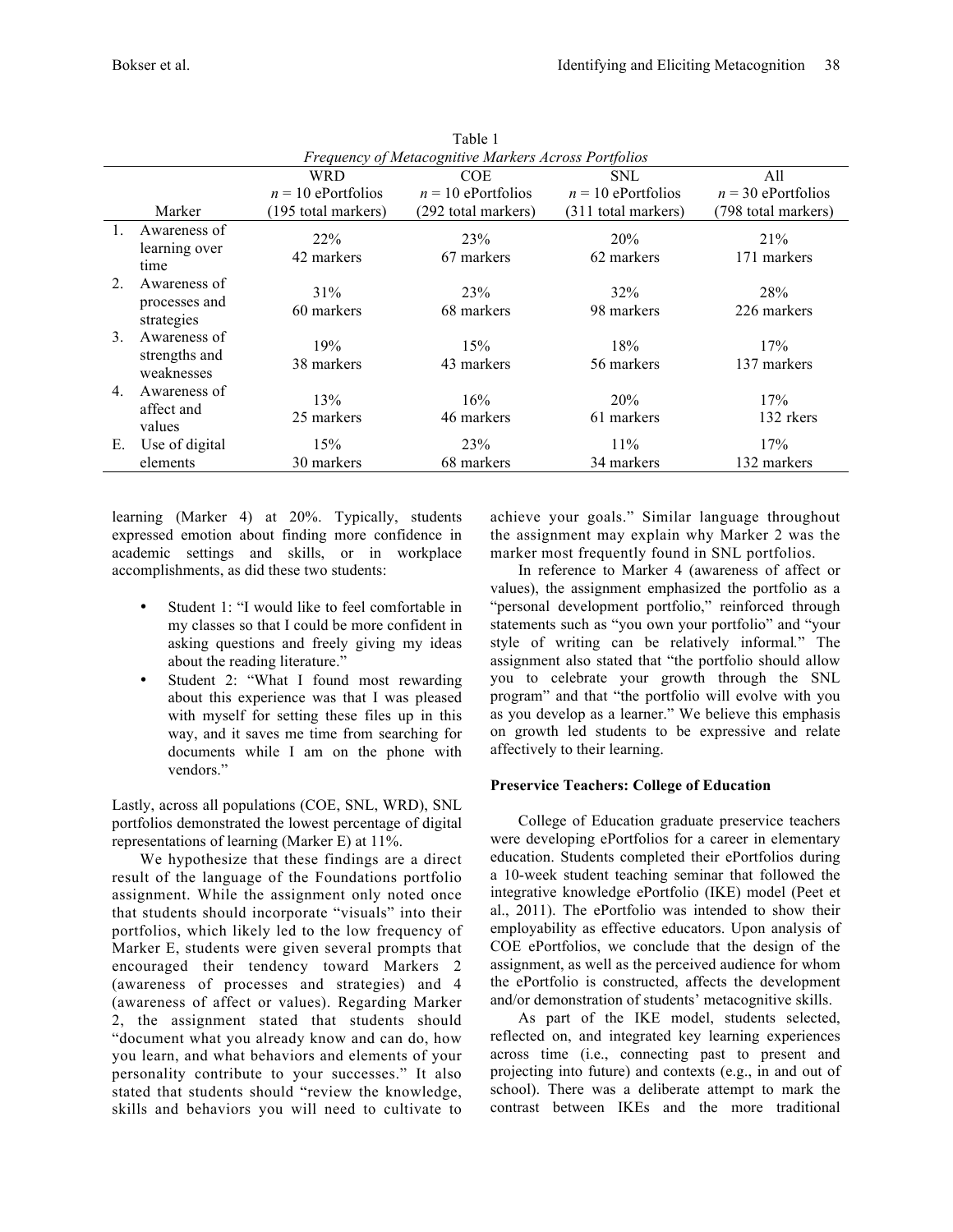ePortfolios of the past, which were typically a collection of work samples gathered in a binder format. Three main traits of IKE or folio thinking (Chen, 2009) were emphasized for students: IKE is a new genre*,* a text with unique traits stemming to a great extent from the affordances and constraints of the digital space in general and of the adopted digital tool in particular (i.e., Digication), which addresses a specific audience (i.e., professional). The crafting of the ePortfolios was highly structured; the pieces to be posted constituted required course assignments that had to include specific components. Each piece was heavily modeled using past student IKE samples and scaffolded via ongoing feedback from peers and instructors on preliminary drafts.

The framework and structure described above explain the higher incidence of Markers 1 (awareness of learning over time), 2 (awareness of processes or strategies), and E (using digital elements) observed in the COE sample ePortfolios included in this study. Students were directed to search for and reflect on past learning experiences and to connect them to current professional work and future goals, yielding frequent statements that provide evidence of Marker 1, such as the following:

I'm a webzine publisher, music journalist, awardwinning fiction writer, and poet who caught the teaching bug after working for more than half a decade in these writing-related fields. My goal is to bring my real-world experience, practical knowledge, and passion for writing to both college and high school classrooms*.*

Similarly, statements describing process and strategies (Marker 2) were also frequently observed as the prospective teachers showcased their professional skills: for instance, "Incorporating movement into the activity not only helped students to stay focused but also demonstrated how measurement is used in sports and how it connects to students' everyday lives." Marker E (e.g., images, videos, links to external sites or across artifacts) was also prevalent in COE ePortfolios. Since students had gained experience in the schools as part of their program, they were encouraged to document those activities with (permission-granted) photos and videos. Again, the role and function of these digital elements as well as the relationship between text, images, extra- and intralinking as meaning-making devices were discussed, modeled, and required throughout the quarter.

The two markers that were less prevalent within COE students' ePortfolios were Marker 3 (awareness of strengths and weaknesses) and Marker 4 (awareness of affect and values), and when they were present, they were typically clustered with other metacognitive markers. Pre-service teachers frequently represented their work in the classroom using this pattern: (1) here's the context within which I was working (Marker 1, awareness of learning over time); (2) in this particular classroom situation, I tried this type of teaching methodology (Marker 2, awareness of processes and strategies); and (3) using the knowledge of my students and my knowledge in the field demonstrates why I will be a good teacher (Marker 3, awareness of strengths and weaknesses). This pattern was repeated across the ePortfolios, as students tended to include only information about their strengths (not weaknesses) or that revealed their affective learning in conjunction with contextual and step-oriented information. For example, in one student's Work Showcase area, three of her four pages were coded with Marker 1, Marker 2, and Marker 3. In those pages, she describes teaching ESL courses at a community college, developing work habits in her students, and establishing a safe space in her classroom.

Given the audiences for these ePortfolios, it is not surprising that pre-service teachers were less likely to write about instances that focused on either weakness or an emotional experience. As one student noted in a follow-up survey about her ePortfolio, these ePortfolios provide their first impressions to "prospective employers, principals, other teachers, and students who are building their own portfolios. It is a great resource to have and great way to market yourself as an educator." In their student teaching seminar, students are encouraged to "paint a professional portrait" of who they are as a teacher. A professional ePortfolio is significantly different from a process or a working ePortfolio, and the markers that we found within the students' writing connect with the type of reflective content that one would use in a professional portrayal. Thus, the markers are helpful for analyzing the work, not only of different student populations from different disciplines, but also of different kinds of portfolios.

#### **First-Year Writers: Writing, Rhetoric, and Discourse**

First-year undergraduates taking FYW courses learned how to shape language to audience and purpose, develop an appropriate stance, read college-level material, and write in multiple genres, including researched arguments. The two-course sequence required reflective final portfolios that are central to program pedagogy. The portfolio was assigned to promote students' critical practice. As stated in the FYW program's Portfolio Guidelines for faculty, "We value and emphasize the way portfolios prompt meta-awareness and metacognition, allowing students to articulate not only what they learned but how they learned it, why it was significant, and who they are as learners."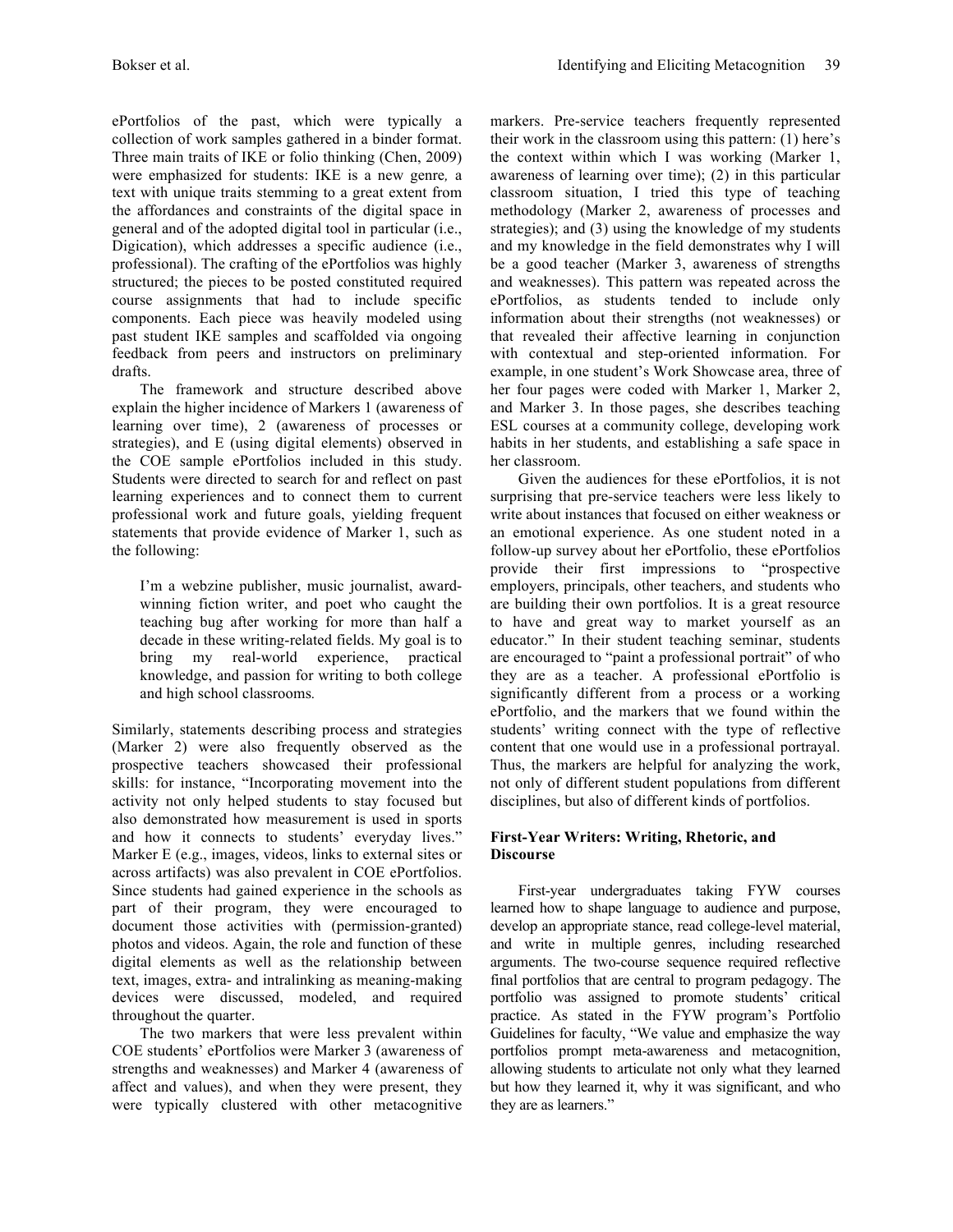Hence, the overall approach is specified, and a common assignment sheet is available for the required portfolio assignment, yet instructors are permitted to shape the specifics of their portfolio assignment to their course. Although there is some resulting variation, in general the assignments ask for evidence about both product and process. Metacognition is explicitly requested, as students are asked to write reflective comments, using evidence from assigned papers and class activities to explain their experience with and degree of success in meeting the learning outcomes of the course. The common assignment calls attention to how to integrate metacognition (called "reflection" here):

Reflection refers to the *iterative process* that we engage in when we want to look back at some activity or decision we've made, to think about what we've learned from it, and how we might use it in the future.

All portfolios used in the study were final assignments worth approximately 50% of the course grade.

A portfolio approach has been used in the FYW program since the mid 1990s, and the program shifted to required digital portfolios in 2011. Since we taught these required courses to most DePaul undergraduates, we have collected and reviewed as many as 5,000 portfolios per year. Students were told to think of the audience for the portfolio as multiple and layered. The primary audience is the instructor, but the use of the portfolios in program assessment also entails that students consider important secondary audiences like administrators and other instructors. In other words, students were explicitly told to make the portfolio comprehensible to someone outside the course environment.

Our study results indicate that the most prevalent marker noted in FYW students' portfolios was Marker 2 (awareness of processes and strategies), at 31% of FYW's total markers. As is the case for the other two units, this result is consistent with the assignment emphasis. Students are asked to use the portfolio to show how their written work meets learning outcomes. Because we taught and valued process-based approaches to learning to write, we are pleased though not surprised to see comments about process and strategy in both reading and writing, such as the following, from two different students: "As I read each of my sources, I took notes on the margins regarding any themes I found on the way. Then, I compared all sources," and "After the in-class self-evaluation, I did some cleaning up and reordering of paragraphs before I tackled writing a conclusion."

In contrast to the frequent use of process and strategy comments, results indicate that FYW portfolios demonstrated the lowest frequency of text showing awareness of affect or values (Marker 4). Our coding identified this marker only 13% of the time for FYW portfolios, less often than the other markers (even less than the E marker) and less than student work in the other two units. Here, the program assignment specified how the portfolio allowed students to present "academic and professional identities," and the emphasis on collecting credible support for one's statements is likely to dissuade a first-year student from including affect. The assignment reminds students that:

The design and composition of your digital portfolio draw on the very same strategies and outcomes that you've been practicing in your WRD first-year writing course: Readers will attribute credibility and authority to you when your design and arrangement are done with care; thoughtfully integrated examples of your work will support your reflective essay's main points; and you will get practice in articulating and presenting your academic and professional identities.

The relative absence of Marker 4 (awareness of affect or values) is of note, since writing assignments otherwise ask students to take a stance, and therefore typically involve value identification. Further, in this gateway course so crucial for student success and retention, helping students find and articulate affective connections to their learning is especially important. Hence, our finding indicates an opportunity to examine more effective ways to help first-year students appropriately integrate affective responses to learning into course writing.

## **Discussion**

Our findings suggest that all four metacognition markers appear in students' ePortfolios across these three populations. In other words, metacognition can be recognized and described across different contexts, and in ePortfolios with varied purposes. While we welcome further identification of additional "boundary-crossing" markers, we believe it is of great significance that we now have a vocabulary to talk about metacognition across populations. With this vocabulary, students in multiple contexts can be guided to engage in metacognition in concrete ways, and faculty can use the metacognition markers to aid in their assignment design and assessment process. Overall, used individually or in combination, the markers help us to pinpoint more specifically what kinds of metacognitive comments we find most useful and pertinent to our courses and our students' learning, and where and how to enhance metacognition.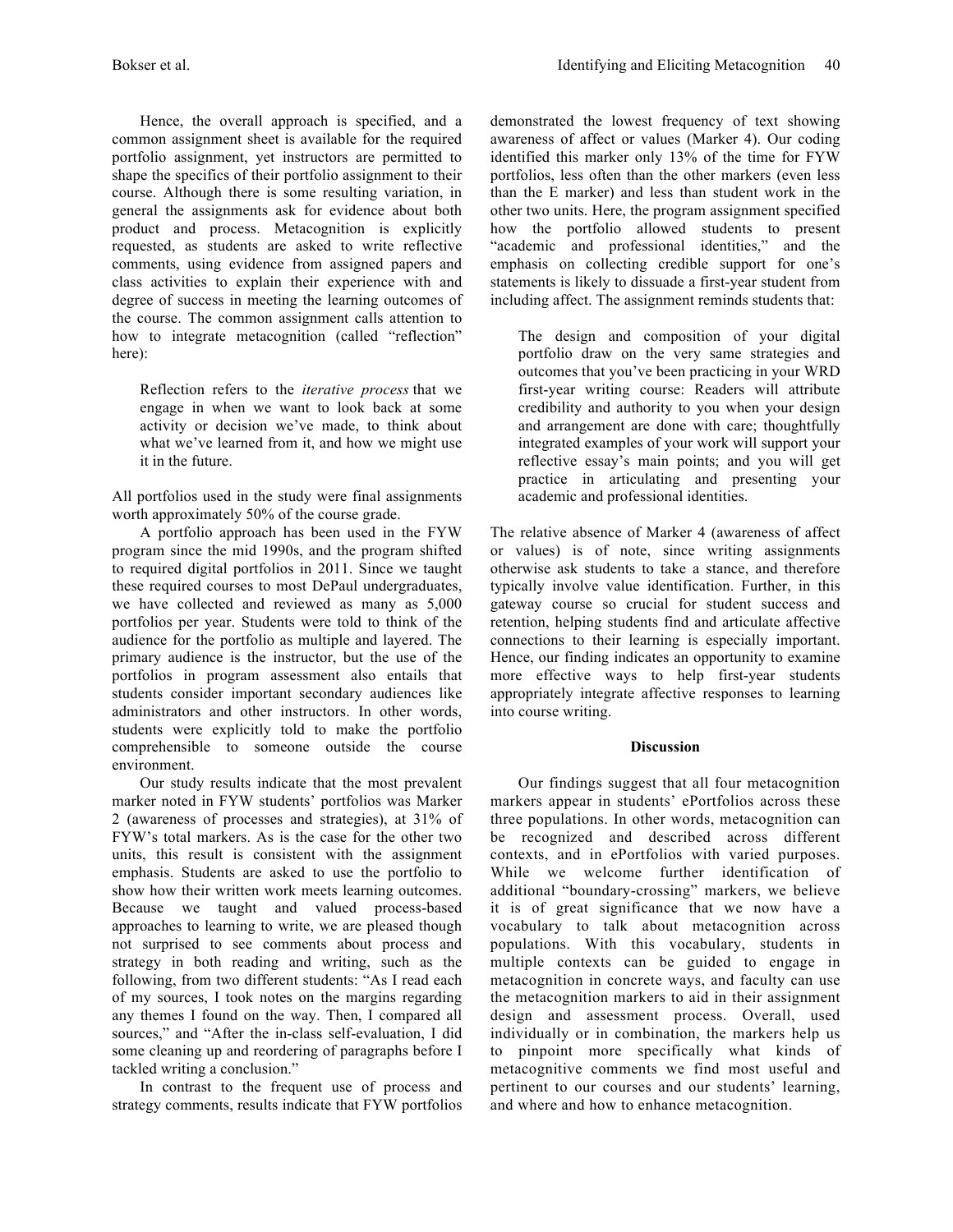# **A Heuristic for Marker Integration and Assignment Design**

Much of the literature on ePortfolios supports assignments with a "collect, select, reflect, connect" process, along with the integration of scaffolded learning tasks and assignments that facilitate and contribute to metacognitive development within or tangential to the ePortfolio development process. For example, Parkes, Dredger, and Hicks (2013) provided their graduate students in education with a series of assignments and an ePortfolio assessment rubric that make the expectation for metacognition and reflective activity in the ePortfolio clear with two distinct requirements in a "Reflective Practice Component of ePortfolio" category (beyond the NCATE requirements): "Reflection on Practice" and "Critical Reflection on Growth" (Parkes et al, 2013, p. 115). Jenson (2011) used surveys, prompts, and discussions around metacognition to prepare first-year writers for articulating their metacognitive ability in their ePortfolios. Similarly, at DePaul, our ePortfolio assignments have required students to reflect on and articulate their practice and growth as learners.

Upon comparing the assignments with the resulting ePortfolios, we noticed that the context and details of the assignment shaped the focus of authentic metacognition and reflection for various purposes, audiences, and learning goals. ePortfolio assignments are not always transparent regarding what metacognition is, why reflective statements are important for their learning, and how they might be written well. We believe the markers can aid with these issues. The markers can be used to help students better understand what we mean by reflection and metacognition. In other words, they can be used as a heuristic tool to develop reflective content. Students can be shown the four markers and prompted to use them with questions such as:

- What did you think in the past, and how has your thinking changed? (Marker 1)
- What strategies or processes did you use and how might they be useful in other contexts? (Marker 2)
- What worked well? What do you need to improve? (Marker 3)
- What inspired, influenced, or shaped you while learning this? (Marker 4)

In a similar vein, a teacher can use the markers to guide assessment:

• Does the student compellingly use a past/present/future scheme to consider his or her learning? (Marker 1)

- Does the student identify and adequately describe his or her processes and strategies of learning? (Marker 2)
- Does the student discuss strengths and<br>weaknesses relevant to this learning weaknesses relevant to experience with honesty and accuracy? (Marker 3)
- Does the student write convincingly about the impact of the learning experience on his or her emotions or values? (Marker 4)

We have also found that the markers have a pedagogically self-analytic function, helping us to see our own assignments more clearly by recognizing the kinds of metacognition we are seeking. Using the markers to examine our own assignments and student portfolios made it clear how the rhetorical context for the assignment shaped the focus of metacognition we sought. For example, as regards Marker 3 (awareness of strengths and weaknesses), in FYW we have a longheld belief that when we ask students to comment on their strengths as learners, they too often "schmooze" us—the student shows off rather than shows, and we go through considerable effort to get students not to schmooze us. Further, a student's recognition of weakness often appears to be more authentic and meaningful, largely because it adheres to a recognizable narrative of failure, learning, and growth (see Yancey et al., 2014, p. 135, on the role of failure). In contrast, preservice teachers in COE addressed an intended portfolio audience of prospective employers, for whom a message of weakness was considered inappropriate and even damaging. In this setting, we envision students initially using the full set of markers as heuristic, and subsequently refining that yield as they revise for a specific audience and implement their specific ePortfolio goals. Use of the markers in this regard would ensure that these learners have indeed reflected upon their weaknesses: instructors can use assignments and assessments that ask students to identify both their capacities and areas of future growth. At the same time, instructors can coach ePortfiolio authors in the effective representation of themselves to multiple audiences in a way that suggests integrity and honesty. While we all stumble over the inevitable interview question, "What do you see as your weaknesses?," ePortfolio authors have the opportunity to hone an answer that indicates an interest in continuous growth as a person and as a professional without inappropriate personal revelation.

As a tool for pedagogical self-reflection, the markers allow instructors to recognize the extent to which they value each of the metacognitive markers, to confirm why and whether the markers work in relation to respective contexts, and then to use this knowledge more explicitly to help students, given their purpose, understand what appropriate reflection is. That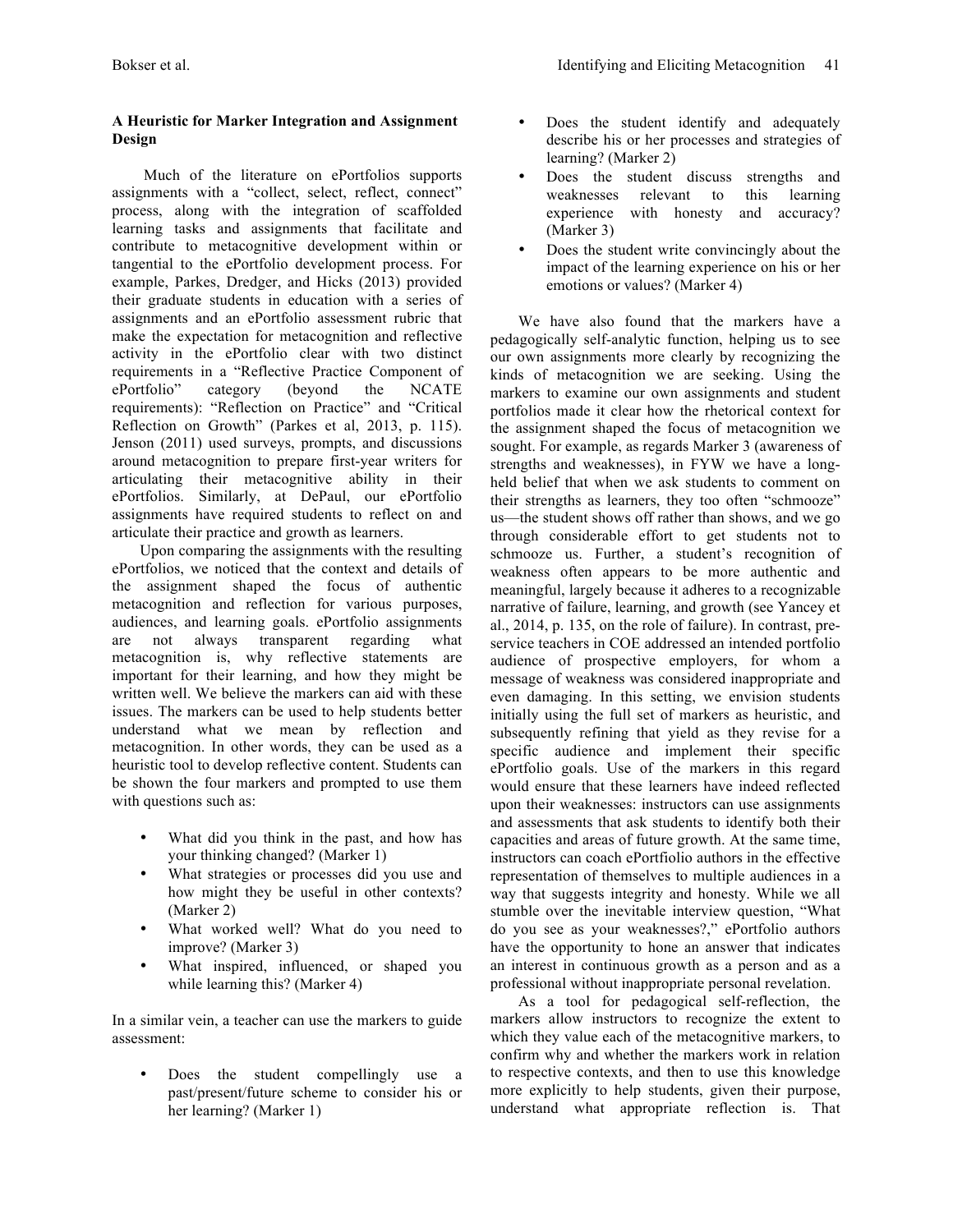appropriate metacognition will vary with context is another lesson we should help students to see because this helps them understand how and why they will be assessed by the audience, including the instructor. Studying our own valuation of the markers, then, helps us concretely identify what we want from students, and contributes to effective assignment design. Moreover, it is the act of using the markers as analytical tools together that has led us to insights about our own pedagogy and greater understanding of one another's contexts, even within the same institution. The markers have helped us cross intra-institutional boundaries by helping to highlight both our commonalities and our differences.

#### **A Tool for Thoughtful Assessment**

We believe our markers are of great use in assessment across multiple contexts, as the study shows that the markers can be expected to be present in and useable with different populations, reflecting a range of age, academic exposure, and assignment contexts. Perhaps our most significant takeaway regarding the use of the markers is that they help us to recognize and explain a good response when we read one. This is no small feat, since assessing portfolios can be an overwhelming task, especially for newcomers. Use of the markers answers instructors' ever-present question, "What do I look for?" In other words, what assessors should look for is awareness of learning over time (Marker 1), of process and strategy (Marker 2), of strength and weakness (Marker 3), and of affect or values (Marker 4). Moreover, we found through our assessment with the markers that it is the combination of several markers in one metacognitive comment that creates the fullest sort of reflection. For example, in the following passage, the student relates her learning at earlier points in her life, as well as in the present, and its future potential (Marker 1); she suggests useful processes or strategies she can engage in (Marker 2); she sees strengths and weaknesses (Marker 3); and acknowledges affect or values related to learning (Marker 4):

I *learned more about myself [3]* than anything else in this class. *I was once* a *proud* writer *[1 and 4]*, *too proud [3]* to believe I could change or get better; maybe I was *just too scared to think about it [4]*. *I realize now [1]* that, much like the soldiers that I have studied so dutifully all term, *I can thrive and get better [1, 3] with the help of others [2]*.

This student comment comes from a FYW portfolio, but our observations about it apply to all study groups. The student's ability to integrate several markers is what makes her reflective comment compelling, such that we believe that real learning has occurred. We note in particular her recognition of the emotional component of learning—she does not simply identify an isolated emotion (e.g., "I've always hated writing"), but understands and demonstrates how her affective responses affected her receptivity and resistance to learn (e.g., "I was too proud or scared to change").

Another example comes from a FYW student who wrote about video games because of his own gaming involvement:

Regardless of how many player controlled characters I murder on a daily basis, or cities I sack in order to advance my virtual cause, in the real world, *I am courteous and respectful and do my best to be an example [3, 4]* for others to follow. *I feel strongly [4]* about my public appearance *because I do not think there are enough 'normal' people that act in a way to make society as a whole better [4]*. Because this angle defines my social role and normally places a negative light on video games, *I again can use this to prevent the media's and politicians' use of violent video games as a scapegoat* [1, 2] when violent crimes are committed.

The student consciously articulates the values (Marker 4) he adheres to in the real world that he thinks are strengths (Marker 3; courtesy, respect, being an example), underscores that he feels "strongly" about them (Marker 4), and goes on to connect these values and emotions to his choice of an argument strategy that he can use now or in the future (Markers 1 and 2).

Hence, after students have been shown how to use the markers to generate reflective content, they can next be taught to interweave that content in meaningful ways. Then, when assessing, instructors can look for a combination of markers as a potential sign of added strength. The instructor can assess portfolio comments by looking for the presence of individual markers and how their combination enhances the quality of a statement.

#### **Conclusion**

To conclude, the markers explain what we think a portfolio with effective metacognition looks like. We began the study knowing we valued portfolios, and that we did so because we believed students used ePortfolios to enact and demonstrate an authentic depth of reflection. Now, we know how to identify the kinds of comments and artifacts that reveal such qualities by looking for the presence of these four markers. Moreover, we understand that the combination and integration of several markers in a single ePortfolio excerpt help to further strengthen that excerpt, yielding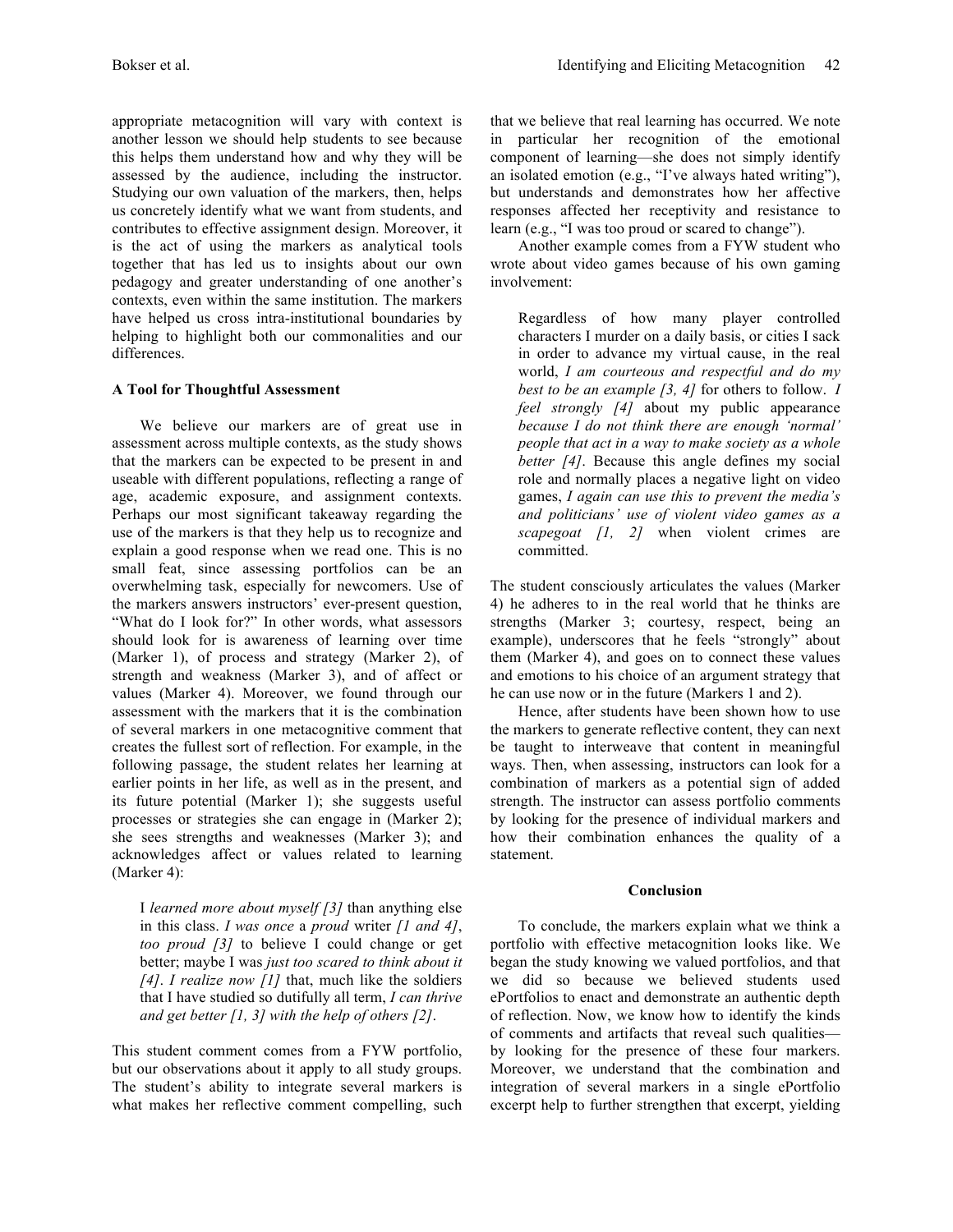more than the sum of its parts. Understanding how to use the markers can help practitioners understand what to look for when assessing metacognition. Similarly, we have found that markers help us to teach reflection; explicitly teaching students about the available markers and how to integrate them into portfolio or other metacognitive assignments will help practitioners to elicit metacognition. But perhaps the most important outcome of this study is the institutional value of our cross-disciplinary conversation and vocabulary. By reading and coding ePortfolios from one another's programs, we learned about the goals and methods of colleagues next door, down the street, and across town. We can only hope that for others, too, the process may prove to be an unexpected resource for fertile and rewarding institutional dialogue.

#### **References**

- Akyol, Z., & Garrison, D. (2011). Assessing metacognition in an online community of inquiry. *The Internet and Higher Education, 14*(3), 183- 190. doi:10.1016/j.iheduc.2011.01.005
- Association of American Colleges & Universities, & National Leadership Council. (2007). *College learning for the new global century: A report from the national leadership council for liberal education & America's promise*. Washington, DC: AAC&U.
- Barrett, H. (2007). Researching electronic portfolios and learner engagement: The REFLECT initiative. *Journal of Adolescent and Adult Literacy, 50*(6), 436-449. doi:10.1598/JAAL.50.6.2
- Blackburn, J., & Hakel, M. (2006). Enhancing selfregulation and goal orientation with eportfolios. In C. K. A. Jafari (Ed.), *Handbook of research on eportfolios* (pp. 83-89). Hershey, PA: Idea Group.
- Bransford, J., Brown, A., & Cocking, R. (2000). *How people learn.* Washington, DC: National Academy Press.
- Brookfield, S. D. (2013). *Powerful techniques for teaching adults.* San Francisco, CA: Jossey-Bass.
- Cambridge, D. (2008). Audience, integrity, and the living document: eFolio Minnesota and lifelong and lifewide learning with ePortfolios. *Computers and Education, 51*, 1227-1246. doi:10.1016/j.compedu.2007.11.010
- Chen, H. L. (2009). Using ePortfolios to support lifelong and lifewide learning. In D. Cambridge, B. Cambridge, K. Yancey (Eds.), *Electronic portfolios 2.0: Emergent findings and shared questions*. Sterling, VA: Stylus.
- Coutinho, S. A. (2007). The relationship between goals, metacognition, and academic success. *Educate*, *7*(1), 39-47.
- Dalal, D., Hakel, M., Sliter, M., & Kirkendall, S. (2012). Analysis of a rubric for assessing depth of classroom reflections. *International Journal of ePortfolio, 2*(1), 75-85. Retrieved from http://www.theijep.com/pdf/ijep11.pdf
- Dede, C. (2010). Comparing frameworks for 21st century skills. In J. Bellanca & R. Brandt (Eds.), *21st century skills: Rethinking how students learn* (pp. 51-75). Bloomington, IN: Solution Tree.
- Flavell, J. H. (1987) Speculation about the nature and development of metacognition. In F. Weinert & R. Kluwe (Eds.), *Metacognition, motivation, and understanding* (pp. 21-29). Hillsdale, NJ: Lawrence Erlbaum.
- Jenson, J. D. (2011). Promoting self-regulation and critical reflection through writing students' use of electronic portfolio. *International journal of ePortfolio*, *1*(1), 49-60. Retrieved from http://www.theijep.com/pdf/ijep19.pdf
- Knowles, M. S., Holton, E. F., & Swanson, R. A. (2012). *The adult learner: The definitive classic in adult education and human resource development*  (7th ed.). London, UK: Routledge, Taylor, and Francis.
- Kolb, D. A. (2015). *Experiential learning* (2nd ed.). New York, NY: Pearson Education.
- Kuhn, D., & Dean, D. (2004). Metacognition: A bridge between cognitive psychology and educational practice. *Theory Into Practice, 43*(4), 268-273. doi:10.1207/s15430421tip4304\_4
- Lewis, M., Eden R., Garber, C., Rudnick, M., Santibanez, L., & Tsai, T. (2014). *Equity in competency education: Realizing the potential, overcoming the obstacles: Students at the center: Competency education series*. Boston, MA: Jobs for the Future.
- Luther, A. E., & Barnes, P. (2015). Development and sustainability of ePortfolios in counselor education: An applied retrospective. *International Journal of ePortfolio, 5*(1), 25-37. Retrieved from http://www.theijep.com/pdf/IJEP156.pdf
- Meyer, E., Abrami, P. C., Wade, C. A., Aslan, O., & Deault, L. (2010). Improving literacy and metacognition with electronic portfolios: Teaching and learning with ePEARL. *Computers & Education,* 55(1), doi:10.1016/j.compedu.2009.12.005
- Newman, D. R., Webb, B. & Cochrane, C. (1995). A content analysis method to measure critical thinking in face to face and computer supported group learning. *Interpersonal Computing and Technology, 3*(2), 56-77*.*
- Paris, S. G., & Paris, A. H. (2001). Classroom applications of research on self-regulated learning. *Educational Psychologist*, *36*(2), 89-101. doi:10.1207/S15326985EP3602\_4